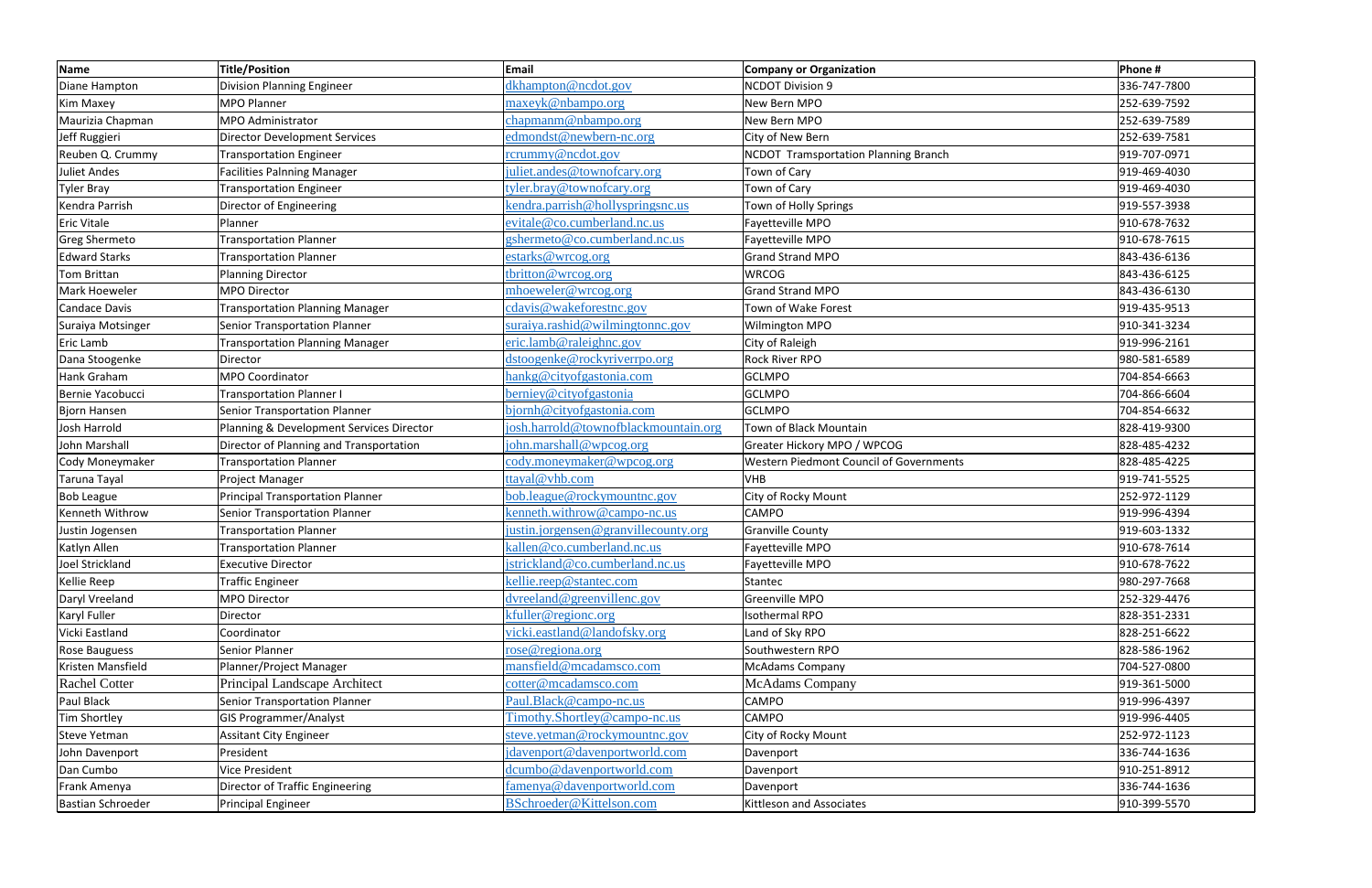| Sarah O'Brien         | Bicycle and Pedestrian Program Manager     | skworth@ncsu.edu                                       | <b>ITRE</b>                              | 919-515-8703         |
|-----------------------|--------------------------------------------|--------------------------------------------------------|------------------------------------------|----------------------|
| Senanu Ashiabor       | President                                  | senanu@imlconsulting.com                               | <b>IML Consulting</b>                    | 540-257-3830         |
| Leta Huntsinger       | Senior Professional Associate              | huntsinger@pbworld.com                                 | WSP   Parsons Brinckerhoff               | 919-836-4086         |
| Doug Dearth           | Chairman                                   | ddeearth@weavervillenc.org                             | French Broad River MPO                   | 828-251-7456         |
| Craig Lametti         | Senior Associate                           | clametti@urbanstrategies.com                           | <b>Urban Strategies</b>                  | 416-340-9004 ext 245 |
| <b>Brock Laforty</b>  | Area Manager                               | lafortybw@pbworld.com                                  | WSP   Parsons Brinckerhoff               | 704-342-5418         |
| Curtis Bridges        | <b>Principal Planner</b>                   | cbridges@charlottenc.gov                               | <b>CRTOP</b>                             | 704-336-8363         |
| Neil Burke            | Senior Principal Planner                   | nburke@charlottenc.gov                                 | <b>CRTPO</b>                             | 704-353-0198         |
| Candice Leonard       | <b>Transportation Planning Engineer</b>    | cleonard@charlottenc.gov                               | <b>CRTPO</b>                             | 704-336-4695         |
| <b>Bob Cook</b>       | Secretary                                  | rwcook@charlottenc.gov                                 | <b>CRTPO</b>                             | 704-336-8643         |
| <b>Shelby Powell</b>  | <b>Deputy Director</b>                     | Shelby.Powell@campo-nc.us                              | CAMPO                                    | 919-996-4393         |
| <b>Bret Martin</b>    | <b>Tranportation Planner</b>               | Bret.Martin@campo-nc.us                                | <b>CAMPO</b>                             | 919-996-4390         |
| Dana Widmar           | LAPP Program Manager                       | Danna. Widmar@campo-nc.us                              | <b>CAMPO</b>                             | 919-996-4404         |
| Chris Lukasina        | <b>Executive Director</b>                  | Chris.Lukasina@campo-nc.us                             | CAMPO                                    | 919-996-4402         |
| Mike Rutan            | Director                                   | mrutan@mccog.org                                       | Mid Carolina RPO                         | 910-584-6599         |
| <b>Bill Judge</b>     | <b>Transporation Engineer IV</b>           | bill.judge@durhamnc.gov                                | City of Durham                           | 919-560-4366         |
| Wesley Parham         | <b>Assitant Director of Transportation</b> | wesley.parham@durhamnc.gov                             | City of Durham                           | 919-201-5488         |
| David Graham          | <b>Transportation Planner</b>              | dgraham@regiond.org                                    | <b>High Country COG</b>                  | 828-265-5434         |
| Mark Kirstner         | Director of Planning                       | markk@partnc.org                                       | <b>PART</b>                              | 336-291-2408         |
| Elizabeth Jernigan    | Regional Planner II                        | ejernigan@ptrc.org                                     | <b>Peidmont Triad Regional Council</b>   | 336-904-0300         |
| James Salmons         | <b>Transportation Planner</b>              | jsalmons@ucprpo.org                                    | <b>UCPRPO</b>                            | 252-459-1545         |
| <b>Beth Doliboa</b>   | <b>Transportation Planner</b>              | beth.doliboa@wilmingtonnc.gov                          | Wilmington MPO                           | 910-341-0107         |
| Josh Lopez            | <b>Associate Transportation Planner</b>    | josh.lopez@wilmingtonnc.gov                            | Wilmington MPO                           | 910-341-7890         |
| <b>Russell Dalton</b> | <b>Transportation Engineer</b>             | russell.dalton@apexnc.org                              | Town of Apex                             | 919-249-3358         |
| Matt Day              | Principal Planner                          | mday@tjcog.org                                         | Triangle Area RPO                        | 919-558-9397         |
| Adam Fischer          | Director of Transportation                 | adam.fischer@greensboro-nc.gov                         | City of Greensboro                       | 336-373-2861         |
| Craig McKinney        | <b>Transportation Planner</b>              | craig.mckinney@greensboro-nc.gov                       | Greensboro DOT / MPO                     | 336-373-4184         |
| Dan Amstutz           | Bicycle & Pedestrian Coordinator           | daniel.amstutz@greensboro-nc.gov                       | Greensboro DOT / MPO                     | 336-373-2921         |
| John Kim              | <b>Regional Transportation Modeler</b>     | johnk@partnc.org                                       | PART                                     | 336-291-4307         |
| Erica Anderson        | Director Economic & Community Development  | erica@landofsky.org                                    | Land of Sky Regional Council             | 828-251-6622         |
| Chris Spencer         | <b>Engineering Division Manager</b>        | chris.spencer@greensboro-nc.gov                        | City of Greensboro                       | 336-433-7218         |
| Tyler Meyer           | <b>Transportation Planning Manager</b>     | $\text{Tyler}.\text{meyer} @ \text{greensboro-nc.gov}$ | Greensboro DOT / MPO                     | 336-373-2254         |
| Deniece Conway        | <b>Engineerig Supervisor</b>               | deniece.conway@greensboro-nc.gov                       | City of Greensboro                       | 336-373-4501         |
| Patric Flanagan       | <b>Planning Director</b>                   | pflanagan@eccog.org                                    | Eastern Carolina Council                 | 252-638-3185         |
| Kyle Laird            | Mobility and Systems Planner               | kylel@partnc.org                                       | PART                                     | 336-291-4309         |
| <b>Richard Adams</b>  | Vice President                             | richard.adams@kimley-horn.com                          | Kimley-Horn                              | 919-677-2131         |
| Andy Grzymski         | <b>Transportation Planner</b>              | agrzymski@charlottenc.gov                              | Charlotte DOT                            | 704-336-3928         |
| Alpesh Patel          | Senior Associate                           | apatel@camsys.com                                      | <b>Cambridge Systematics</b>             | 919-245-2585         |
| <b>Richard Denbow</b> | <b>Senior Transportation Planner</b>       | rdenbow@camsys.com                                     | <b>Cambridge Systematics</b>             | 617-234-0435         |
| Max Bushell           | <b>Transportation Planner</b>              | echeek@orangecountync.gov                              | <b>Orange County Planning Department</b> | 919-245-2585         |
| Abigaile Pittman      | Planner                                    | echeek@orangecountync.gov                              | <b>Orange County Planning Department</b> | 919-245-2585         |
| Lydia McIntyre        | <b>Transportation Planning Engineer</b>    | lydia.mcintyre@greensboro-nc.gov                       | Greensboro DOT / MPO                     | 336-373-3117         |
| <b>Tram Truong</b>    | <b>Transportation Planner</b>              | tram.truong@greensboro-nc.gov                          | Greensboro DOT / MPO                     | 336-373-2903         |
| Carrie Reeves         | <b>Engineering Supervisor</b>              | carrie.reeves@greensboro-nc.gov                        | Greensboro DOT                           | 336-373-2810         |
|                       |                                            |                                                        |                                          |                      |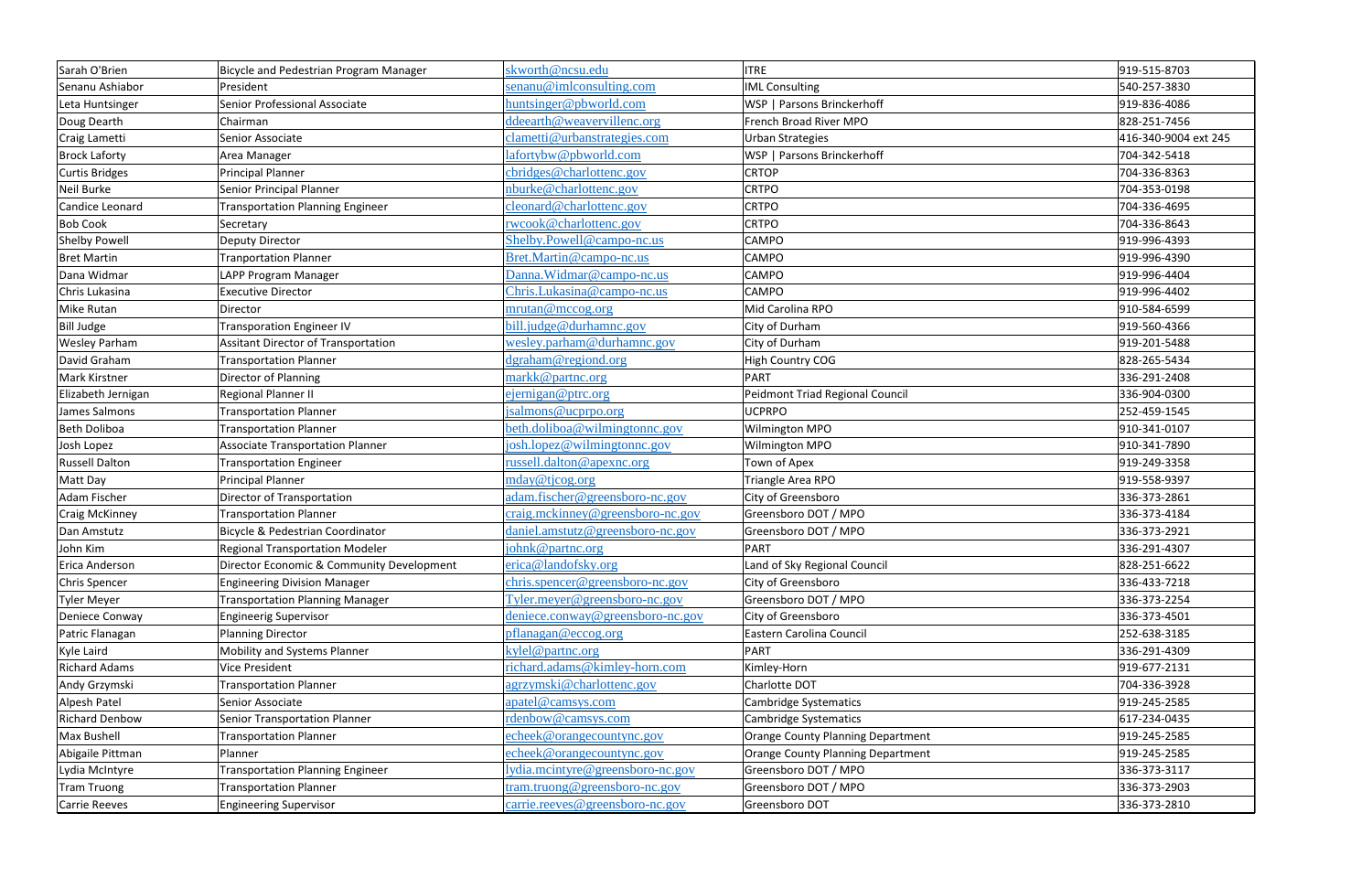| <b>Noland Tipton</b>    | Civil Engineer                                  | noland.tipton@greensboro-nc.gov  | Greensboro DOT                                      | 336-373-4920 |
|-------------------------|-------------------------------------------------|----------------------------------|-----------------------------------------------------|--------------|
| <b>Shannon Cox</b>      | Senior Planner - Transportation                 | $\text{smc3nc@gmail.com}$        | Town of Apex                                        | 919-249-3426 |
| Mike Kozlosky           | <b>Executive Director</b>                       | mike.kozlosky@wilmingtonnc.gov   | Wilmington MPO                                      | 910-342-2781 |
| <b>Britt Strait</b>     | Accountant                                      | brittany.strait@wilmingtonnc.gov | Wilmington MPO                                      | 910-473-5111 |
| Susan Westberry         | Senior Environmental Planner                    | swestberry@sepiengineering.com   | SEPI Engineering & Construction                     | 910-550-3257 |
| Kristy Jackson          | Research Associate                              | knjackso@ncsu.edu                | <b>ITRE</b>                                         | 919-515-8771 |
| Jennifer Harris         | Project Manager                                 | jhharris@hntb.com                | <b>HNTB</b>                                         | 919-424-0427 |
| <b>Kiersten Bass</b>    | <b>Planning Services Manager</b>                | kbass@hntb.com                   | <b>HNTB</b>                                         | 919-424-0457 |
| Michele Suverkrubbe     | Planning Group Leader                           | msuverkrubbe@sepiengineering.com | <b>SEPI Engineering &amp; Construction</b>          | 919-573-9935 |
| David Fogleman          | <b>Signal Optomization Engineer</b>             | david.fogleman@greensboro-nc.gov | Greensboro DOT                                      | 336-373-2437 |
| David Ortega            | Design Review Engineer                          | david.ortega@greensboro-nc.gov   | Greensboro DOT                                      | 336-433-7246 |
| Joe Mullinax            | <b>Traffic Signal Section Manager</b>           | joe.mullinax@greensboro-nc.gov   | Greensboro DOT                                      | 336-373-2860 |
| Edison Johnson          | <b>Director Emeritus</b>                        | edison.johnson@gmail.com         | <b>CAMPO</b>                                        | 919-810-2808 |
| Earlene W. Thomas, PE   | <b>Western Unit Head</b>                        | ewthomas@ncdot.gov               | <b>NCDOT Transportation Planning Branch</b>         | 919-707-0909 |
| Lee Cowhig              | <b>Transportation Planning Engineer</b>         | mfcowhig@ncdot.gov               | <b>NCDOT Transportation Planning Branch</b>         | 919-707-0958 |
| <b>Terry Arellano</b>   | <b>Transportation Planning Engineer</b>         | tarellano@ncdot.gov              | <b>NCDOT Transportation Planning Branch</b>         | 919-707-0960 |
| <b>Susette Morales</b>  | <b>Transportation Planning Engineer</b>         | smorales@ncdot.gov               | <b>NCDOT Transportation Planning Branch</b>         | 919-707-0947 |
| Wayne C. Davis          | <b>Engineer Supervisor</b>                      | wcdavis@ncdot.gov                | <b>NCDOT Transportation Planning Branch</b>         | 919-707-0967 |
| Reza Jafari             | <b>Transportation Planning Engineer</b>         | rrjafari@ncdot.gov               | <b>NCDOT Transportation Planning Branch</b>         | 919-707-0921 |
| <b>Scott Walston</b>    | <b>Transportation Engineer Supervisor</b>       | swalston@ncdot.gov               | <b>NCDOT Transportation Planning Branch</b>         | 919-707-0909 |
| Arsalan Sabouri         | <b>Transportation Planning Engineer</b>         | asabouri@ncdot.gov               | <b>NCDOT Transportation Planning Branch</b>         | 919-707-0985 |
| Joe Schirripa           | <b>Transportation Planning Engineer</b>         | jaschirripa@ncdot.gov            | <b>NCDOT Transportation Planning Branch</b>         | 919-707-0957 |
| Wongoo Lee              | <b>Transportation Engineer</b>                  | wlee3@ncdot.gov                  | <b>NCDOT Transportation Planning Branch</b>         | 919-707-0925 |
| Natasha Earle-Young     | <b>Transportation Planning Engineer</b>         | nbearle@ncdot.gov                | <b>NCDOT Transportation Planning Branch</b>         | 919-707-0931 |
| <b>Hemal Shah</b>       | <b>Transportation Planning Engineer</b>         | hjshah@ncdot.gov                 | <b>NCDOT Transportation Planning Branch</b>         | 919-707-0992 |
| <b>Brendan Merithew</b> | <b>Transportation Planning Engineer</b>         | bwmerithew@ncdot.gov             | <b>NCDOT Transportation Planning Branch</b>         | 919-707-1943 |
| Soon Chung              | <b>Transportation Planning Engineer</b>         | schung@ncdot.gov                 | <b>NCDOT Transportation Planning Branch</b>         | 919-707-0956 |
| Amar Pillai             | <b>Tranbsportation Engineer</b>                 | apillai@ncdot.gov                | <b>NCDOT Transportation Planning Branch</b>         | 919-707-0972 |
| Tae-Gyu Kim             | Model Research and Development Group Supervisor | tae-gyukim@ncdot.gov             | <b>NCDOT Transportation Planning Branch</b>         | 919-707-0955 |
| Matthew Burczyk         | <b>Transportation Project Planner</b>           | mattbk@cityofws.org              | Winston-Salem MPO                                   | 336-747-6884 |
| Phil Geary              | <b>Transporation Engineer</b>                   | pageary@ncdot.gov                | NCDOT Transportation Planning Branch                | 919-707-0930 |
| Jamal Alavi             | <b>Engineering Manager</b>                      | jalavi@ncdot.gov                 | <b>NCDOT Transportation Planning Branch</b>         | 919-707-0970 |
| Nazia Sarder            | <b>Transporation Engineer</b>                   | nsarder@ncdot.gov                | <b>NCDOT Transportation Planning Branch</b>         | 919-707-0980 |
| <b>Andy Bailey</b>      | <b>Transporation Engineer</b>                   | jabailey@ncdot.gov               | <b>NCDOT Transportation Planning Branch</b>         | 919-707-0991 |
| Andrew Ventresca        | Senior Planner                                  | aventresca@statesvillenc.net     | City of Statesville                                 | 704-878-3561 |
| Yolanda DeLong          | <b>Principal Planner</b>                        | yolanda.delong@parsons.com       | Parsons                                             | 704-558-4068 |
| Peggy Holland           | <b>Senior Transportation Planner</b>            | pholland@jacksonvillenc.gov      | Jacksonville MPO                                    | 910-938-5073 |
| <b>Tobline Thigpen</b>  | <b>Transportation Engineer I</b>                | tthigpen@ncdot.gov               | <b>NCDOT Transportation Planning Branch</b>         | 910-707-0946 |
| <b>Sherry Ashley</b>    | <b>Assistant Planning Director</b>              | sashley@statesvillenc.net        | City of Statesville                                 | 704-878-3539 |
| Dock Rosenthal          |                                                 | dsrosenthal@ncdot.gov            | <b>NCDOT Transportation Planning Branch</b>         | 919-707-0922 |
| <b>Travis Marshall</b>  | Eastern Planning Unit Head                      | ${\rm transhall@ncdot.gov}$      | <b>NCDOT Transportation Planning Branch</b>         | 919-707-0907 |
| <b>Ed Lewis</b>         | Division Planning Engineer                      | elewis@ncdot.gov                 | <b>NCDOT Divison 7</b>                              | 336-487-0000 |
| Kyle Ward               |                                                 | warddk@pbworld.com               | WSP   Parsons Brinckerhoff                          | 919-836-4046 |
| Margaret Bessette       | <b>Assistant Planning Director</b>              | margb@cityofws.org               | City of Winston-Salem Planning Development Services | 336-747-7058 |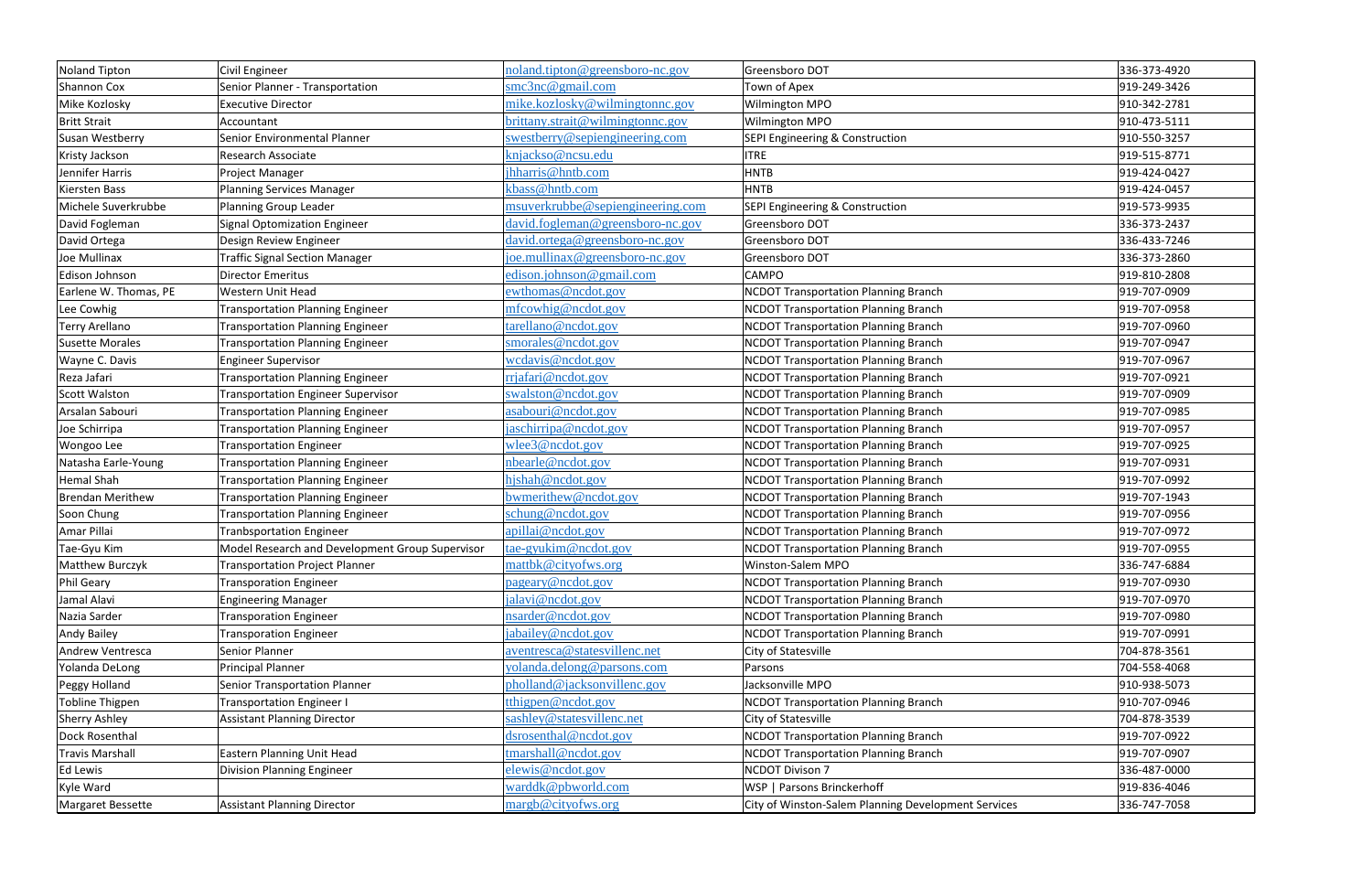| <b>Bryan Poole</b>     | <b>Transportation Planner</b>          | bryan.poole@durhamnc.gov      | City of Durham                              | 919-560-4366            |
|------------------------|----------------------------------------|-------------------------------|---------------------------------------------|-------------------------|
| <b>Greg Macfarlane</b> | Analyst                                | macfarlaneg@pbworld.com       | WSP   Parsons Brinckerhoff                  | 919-606-9550            |
| Don Bryson             | Principal                              | dbryson@vhb.com               | <b>VHB</b>                                  | 919-264-6047            |
| Matt Peach             |                                        | mpeach@amtengineering.com     | A. Morton Thomas & Associates               | 919-577-9989            |
| Mike Surasky           |                                        | msurasky@amtengineering.com   | A. Morton Thomas & Associates               | 919-577-9989            |
| Steve Brown            |                                        | sbrown@amtengineering.com     | A. Morton Thomas & Associates               | 919-855-9989            |
| John Karnowski         |                                        | jkarnowski@CALYXengineers.com | <b>CALYX Engineers + Consultants</b>        | 678-795-3929            |
| Pam Cook, PE           | Western Planning Unit Staff Engineer   | preook@nedot.gov              | <b>NCDOT Transportation Planning Branch</b> | 919-707-0975            |
| <b>Brian Rhodes</b>    | Senior Transportation Technician       | brian.rhodes@durhamnc.gov     | City of Durham / DCHC MPO                   | 919-560-4366 ext. 36427 |
| <b>Kerry Morrow</b>    | Statewide Plan Engineer                | kmorrow@ncdot.gov             | <b>NCDOT Transportation Planning Branch</b> | 919-707-0924            |
| Lindsay R. Smart, AICP | <b>Senior Transportation Planner</b>   | lindsay.smart@durhamnc.gov    | <b>DCHC MPO</b>                             | 919-560-4366            |
| Carlos Moya-Astudillo  | <b>Transportation Engineer II</b>      | cemoya@ncdot.gov              | <b>NCDOT Transportation Planning Branch</b> | 919-707-0934            |
| <b>Daniel Sellers</b>  | <b>Transportation Engineer</b>         | dcsellers1@ncdot.gov          | <b>NCDOT Transportation Planning Branch</b> | 919-707-0978            |
| John-Paul Zitta        | <b>Tansportation Planner</b>           | jzitta@wakeforestnc.gov       | Town of Wake Forest                         | 919-435-9512            |
| <b>Wendy Miller</b>    | Principal                              | wendy@millerbarefoot.com      | <b>Miller Barefoot</b>                      | 336-416-5372            |
| James Upchurch         | <b>Transportation Engineer</b>         | jhupchurch@ncdot.gov          | <b>NCDOT</b>                                | 919-707-0928            |
| Gretchen Byrum         | <b>Division Planning Engineer</b>      | gabyrum@ncdot.gov             | <b>NCDOT Division 1</b>                     | 252-482-1879            |
| Darius Sturdivant      | <b>Division Planning Engineer</b>      | ddsturdivant@ncdot.gov        | <b>NCDOT Division 8</b>                     | 910-944-2344            |
| Jeff Cabaniss          | <b>Division Planning Engineer</b>      | jcabaniss@ncdot.gov           | <b>NCDOT Division 2</b>                     | 252-439-2800            |
| Patrick Riddle         | <b>Division Planning Engineer</b>      | priddle@ncdot.gov             | <b>NCDOT Division 3</b>                     | 910-341-2000            |
| Joel Setzer            | <b>Division Operations Engineer</b>    | jsetzer@ncdot.gov             | <b>NCDOT Division 14</b>                    | 828-586-2141            |
| Anil Panicker          | Division Planning Engineer             | atpanicker@ncdot.gov          | <b>NCDOT Division 12</b>                    | 704-480-9020            |
| Dean Ledbetter         | <b>Division Planning Engineer</b>      | dledbetter@ncdot.gov          | <b>NCDOT Division 11</b>                    | 336-903-9129            |
| <b>Stuart Basham</b>   | <b>Division Planning Engineer</b>      | slbasham@ncdot.gov            | <b>NCDOT Division 10</b>                    | 704-845-1151            |
| Joe Bailey             | <b>Division Planning Engineer</b>      | jwbailey1@ncdot.gov           | <b>NCDOT Division 6</b>                     | 910-486-1493            |
| Jimmy Eatmon           | Program & Schedule Support Manager     | jeatmon@ncdot.gov             | <b>NCDOT Division 4</b>                     | 252-237-6164            |
| Kristina Solberg       | <b>Division Planning Engineer</b>      | klsolberg@ncdot.gov           | <b>NCDOT Division 13</b>                    | 828-251-6171            |
| Andy Henry             | <b>Transportation Planner</b>          | andrew.henry@durhamnc.gov     | <b>DCHC MPO</b>                             | 919-560-4366            |
| Ed Johnson             | Assistant Director / SRTS Coordinator  | erjohnson2@ncdot.gov          | NCDOT Bike / Ped Division                   | 919-707-2604            |
| Jennifer Collins       | <b>Assistant Planning Director</b>     | jcollins@goldsboronc.gov      | City of Goldsboro                           | 919-580-4327            |
| <b>Hemang Surti</b>    | <b>BGMPO Coordinator</b>               | hmsurit@ncdot.gov             | <b>NCDOT Transportation Planning Branch</b> | 919-707-0989            |
| <b>Brian Wert</b>      | <b>State Traffic Forecast Engineer</b> | Bmwert@ncdot.gov              | <b>NCDOT Systems Planning Group</b>         | 919-707-0974            |
| <b>Bobby Croom</b>     | <b>City Traffic Engineer</b>           | bcroom@goldsboronc.gov        | City of Goldsboro                           | 919-580-4278            |
| <b>Lynnise Hawes</b>   | <b>Feasibility Studies Engineer</b>    | lmhawes@ncdot.gov             | <b>NCDOT Feasibility Studies Unit</b>       | 919-707-4662            |
| Ray McIntyre           | <b>STIP Eastern Region Unit Head</b>   | $r$ mcintyre@ncdot.gov        | NCDOT Division of Planning & Programming    | 919-707-4634            |
| Pareshkumar Patel      | Program Engineer                       | pbpatel@ncdot.gov             | <b>NCDOT STIP &amp; Feasibility Studies</b> | 919-707-4624            |
| <b>Derrick Lewis</b>   | <b>Feasibility Studies Unit Head</b>   | $d$ lewis@ncdot.gov           | <b>NCDOT Feasibility Studies Unit</b>       | 919-264-2189            |
| Majed Al-Ghandour      | Manager                                | malghandour@ncdot.gov         | <b>NCDOT Project Management</b>             | 919-707-4621            |
| <b>Hardee Cox</b>      | Senior Program Engineer                | hcox@ncdot.gov                | <b>NCDOT STIP &amp; Feasibility Studies</b> | 919-707-4643            |
| <b>Mike Stanley</b>    | STIP Central Region Unit Head          | mtstanley@ncdot.gov           | <b>NCDOT STIP &amp; Feasibility Studies</b> | 919-707-4642            |
| <b>Missy Pair</b>      | Planning & Programming Staff Engineer  | mpair@ncdot.gov               | NCDOT Division of Planning & Programming    | 919-707-4636            |
| Katina Lucas           | Senoir Program Engineer                | ktlucas@ncdot.gov             | <b>NCDOT STIP &amp; Feasibility Studies</b> | 919-707-4362            |
| Rick Lakata            | Senior Program Engineer                | rjlakata@ncdot.gov            | <b>NCDOT STIP &amp; Feasibility Studies</b> | 919-707-4629            |
| Jay Evans              | Principal                              | jevans@camsys.com             | Cambridge Systematics                       | 301-347-0100            |
|                        |                                        |                               |                                             |                         |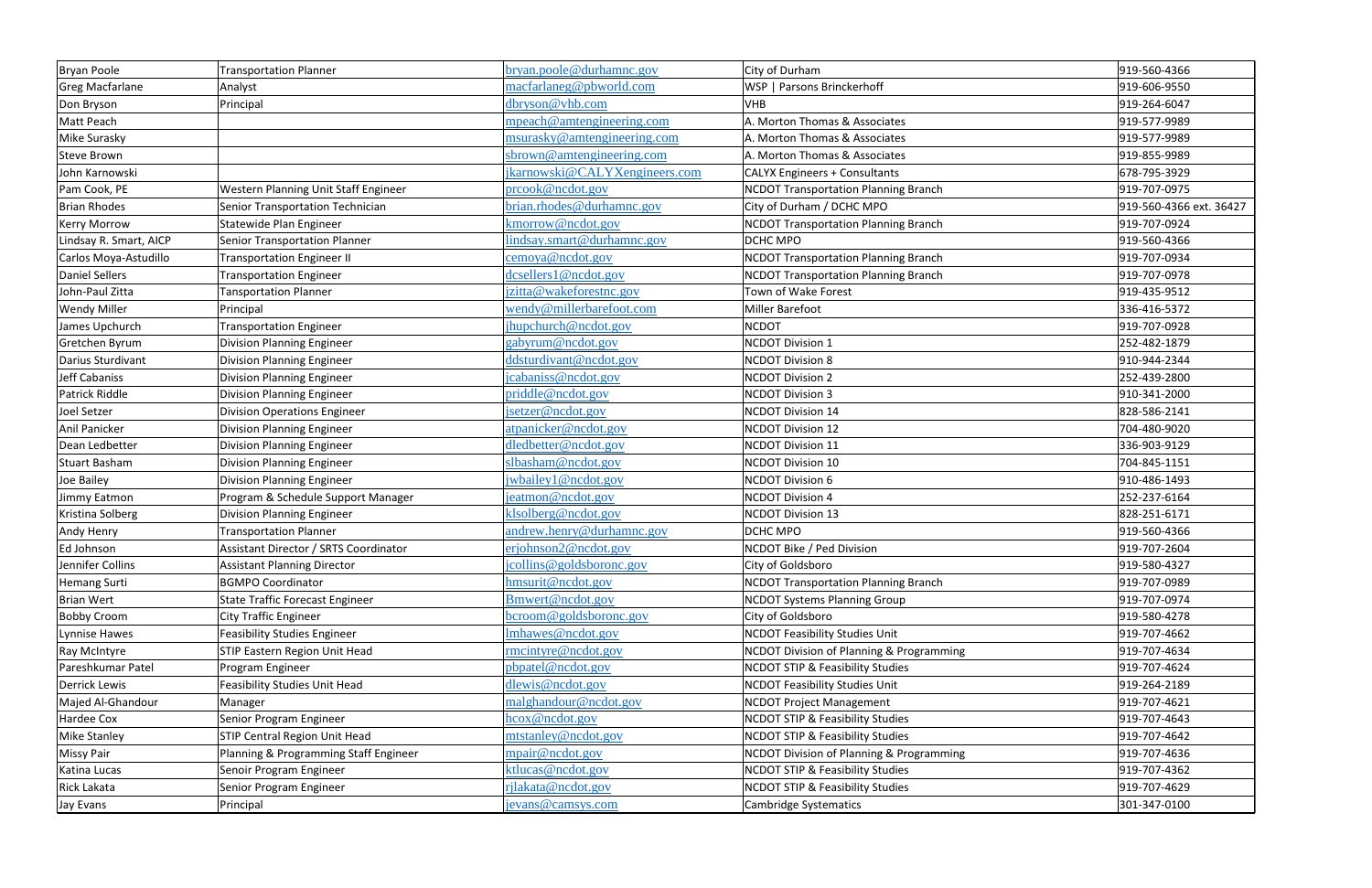| Michael Abuya          | <b>GUAMPO Coordinator</b>               | mrabuya@ncdot.gov                | <b>NCDOT Transportation Planning Branch</b>                          | 919-707-0990          |
|------------------------|-----------------------------------------|----------------------------------|----------------------------------------------------------------------|-----------------------|
| Alena R. Cook, PE      | <b>Staff Engineer III</b>               | arcook@ncdot.gov                 | <b>NCDOT Transportation Planning Branch</b>                          | 919-707-0910          |
| Angela Welsh           | <b>RPO Director</b>                     | awelsh@albemarlecommission.org   | <b>Albemarle Commission</b>                                          | 252-426-5775          |
| Dominique Boyd         | <b>Transportation Engineer</b>          | $d$ lboyd $1@$ ncdot.gov         | <b>NCDOT Transportation Planning Branch</b>                          | 919-707-0932          |
| <b>KC Chae</b>         |                                         | kosok.chae@durhamnc.gov          | City of Durham                                                       | 919-560-4366          |
| Keith Dixon            | <b>HPMPO Coordinator</b>                | kdixon@ncdot.gov                 | <b>NCDOT Transportation Planning Branch</b>                          | 919-707-0935          |
| <b>Rhett Fussel</b>    |                                         | fussell@pbworld.com              | WSP   Parsons Brinckerhoff                                           | 919-836-4075          |
| Vana Prewitt           | NBAMPO TAC Chair                        | maxeyk@nbampo.org                | New Bern MPO                                                         | 252-639-7592          |
| <b>Kelly Walker</b>    | Director of CARTS                       | maxeyk@nbampo.org                | <b>Craven County</b>                                                 | 252-639-7592          |
| Alan Welch             | <b>NBAMPO TAC Member</b>                | maxeyk@nbampo.org                | New Bern MPO                                                         | 252-639-7592          |
| Patrick Norman, PE     | Director                                | pnorman@ncdot.gov                | NCDOT Division of Planning & Programming                             | 919-707-4611          |
| <b>Brian DuPont</b>    | Planner                                 | brian.dupont@mtholly.us          | City of Mount Holly                                                  | 704-951-3009          |
| Rupal Desai            | <b>Transportation Engineer</b>          | rpdesai@ncdot.gov                | <b>NCDOT Transportation Planning Branch</b>                          | 919-707-0942          |
| Jeff Schlotter         | Urban Planner / Cultural Anthropologist | jschlotter@hwlochner.com         | H.W. Lochner, Inc.                                                   | 919-571-7111          |
| Connie James           | Deputy Director of Transportation       | conniej@cityofws.org             | City of Winston-Salem                                                | 336-747-6872          |
| <b>Kristin Maseman</b> | Project Manager                         | kmaseman@hwlochner.com           | H.W. Lochner, Inc.                                                   | 919-571-7111          |
| <b>Behshad Norowzi</b> | Transportation Engineer Supervisor      | bnorowzi@ncdot.gov               | <b>NCDOT Transportation Planning Branch</b>                          | 919-707-0920          |
| Paul Schroeder         | <b>Transportation Engineer II</b>       | pschroeder@ncdot.gov             | <b>NCDOT Transportation Planning Branch</b>                          | 919-707-0983          |
| Hong Qi Lu             |                                         | hlu@ncdot.gov                    | <b>NCDOT Transportation Planning Branch</b>                          | 919-707-0959          |
| Julie Bollinger        | <b>Transportation Engineer</b>          | jbollinger@ncdot.gov             | <b>NCDOT Transportation Planning Branch</b>                          | 919-707-0945          |
| <b>Bill Coxe</b>       | <b>Transportation Planner</b>           | bcoxe@huntersville.org           | Town of Huntersville                                                 | 704-766-2210          |
| Larry Williams         | Chairman                                | mayor@ruralhall.com              | Winston-Salem MPO                                                    | 336-969-5444          |
| <b>Kimberly Bereis</b> | Senior Planner / Project Manager        | kimberly.bereis@atkinsglobal.com | <b>ATKINS</b>                                                        | 704-665-4404          |
| <b>Kurt Freitag</b>    | Engineer                                | kfreitag@ncdot.gov               | <b>NCDOT STIP &amp; Feasibility Studies</b>                          | 919-707-4627          |
| Vernia Wilson          | RPO Coordinator                         | vrwilson1@ncdot.gov              | <b>NCDOT Transportation Planning Branch</b>                          | 919-707-0988          |
| Vince Bernardin        |                                         | vince.bernardin@rsginc.com       | <b>RSG</b>                                                           | 812-459-3500          |
| Justin Oakes           | Senior Planner                          | joakes@mideastcom.org            | <b>Mid-East Commission</b>                                           | 252-974-1843          |
| <b>Scott Cooke</b>     | Project Manager                         | SCooke@LJBinc.com                | LJB Inc.                                                             | 910-650-6940          |
| Dan Hoying             | Principal                               | DHoying@LJBinc.com               | LJB Inc.                                                             | 937-259-5795          |
| <b>Roberto Canales</b> | Project Manager                         | Rcanales@LJBinc.com              | LJB Inc.                                                             | 919-812-9150          |
| <b>Greg Errett</b>     | Retired                                 | gerrett@triad.rr.com             | Winston-Salem MPO                                                    | 336-416-3642          |
| David Graham           |                                         | dgraham@gfnet.com                | <b>Gannett Fleming</b>                                               | 919-609-9567          |
| <b>Ben Rogers</b>      | Planner II                              | brogers@mideastcom.org           | <b>Mid-East Commission</b>                                           | 252-974-1822          |
| Jay Bennett            | Retired                                 | bigy1711@gmail.com               | <b>NCDOT</b>                                                         | 919-779-9545          |
| Catherine Bryant, El   | <b>Transportation Engineer</b>          | cbryant6@ncdot.gov               | <b>NCDOT Transportation Planning Branch</b>                          | 919-707-0979          |
| <b>Walt Scharer</b>    | <b>Planning Director</b>                | walt.scharer@cityofshelby.com    | City of Shelby                                                       | 704-484-6829          |
| Lou Raymond            | <b>Environmental Planning Manager</b>   | lou.raymond@meadhunt.com         | Mead & Hunt                                                          | 704-266-4865          |
| Paula Dowell           | Principal                               | pdowell@camsys.com               | <b>Cambridge Systematics</b>                                         | 404-460-2606          |
| <b>Meg Scully</b>      |                                         | margaret.scully@durhamnc.gov     | DCHC MPO                                                             | 919-560-4366          |
| Carl Gibilaro          |                                         | cgibilaro@drmp.com               | <b>DRMP</b>                                                          | 704-332-2289          |
| Aileen Mayhew          | Senior NEPA Planner                     | aileen.mayhew@mottmac.com        | <b>Hatch Mott MacDonald</b>                                          | 919-418-3287          |
| <b>Gavin Teng</b>      | Principal                               | Gavin.Teng@AccelerateEng.com     | Accelerate Engineering, PLLC                                         | 919-263-5678          |
| Ann Stroobant          | Planner                                 | astroobant@kerrtarcog.org        | Kerr Tar Regional COG, Regional Transportation Planning Organization | 252-436-2040 ext 2004 |
| Sam Williams           | <b>Traffic Engineer in Training</b>     | sam.williams@stantec.com         | Stantec                                                              | 919-865-7385          |
|                        |                                         |                                  |                                                                      |                       |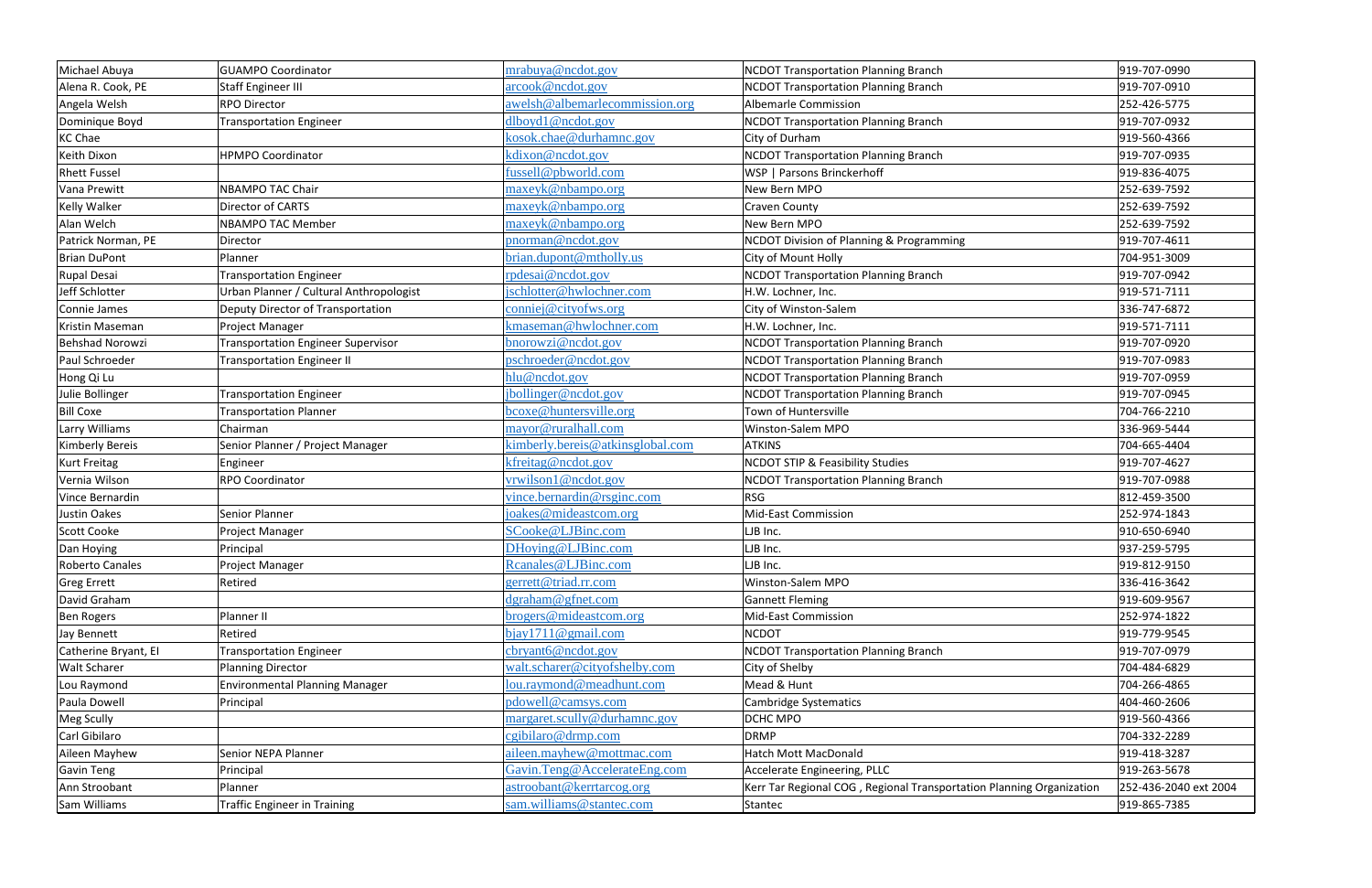| John Vine-Hodge            | <b>Transportation Program Manager</b>               | javinehodge@ncdot.gov            | <b>NCDOT Bike/Pedestrian Division</b>    | 919-707-2607           |
|----------------------------|-----------------------------------------------------|----------------------------------|------------------------------------------|------------------------|
| Jason Holland              |                                                     | jason.holland@transequipserv.com | <b>Transportation Equipment Services</b> | 828-302-4019           |
| Leigh Blackmon Lane        | Transportation Planning & Environmental Manager     | llane@louisberger.com            | The Louis Berger Group, Inc.             | 919-961-7148           |
| Colista Freeman            |                                                     | cfreeman@calyxengineers.com      | <b>CALYX Engineers + Consultants</b>     | 919-858-1848           |
| Robert Norburn             |                                                     | rnorburn@calyxengineers.com      | <b>CALYX Engineers + Consultants</b>     | 919-858-1869           |
| <b>Eric Midkiff</b>        |                                                     | emidkiff@calyxengineers.com      | <b>CALYX Engineers + Consultants</b>     | 919-858-1814           |
| Radha Krishna Swayampakala |                                                     | radha.swayampakala@rsandh.com    | RS&H                                     | 704-940-4788           |
| Amy Sackaroff              | <b>Senior Transportation Planner</b>                | amy.sackaroff@stantec.com        | Stantec                                  | 919-414-7895           |
| <b>Ted Kallam</b>          | Chief Design Engineer                               | ted.kallam@greensboro-nc.gov     | City of Greensboro                       | 336-373-2302           |
| <b>Gary Stephenson</b>     | Civil Engineer                                      | Gary.Stephenson@greenboro-nc.gov | City of Greensboro                       | 336-373-2302           |
| <b>Reginald Lee</b>        | <b>Construction Projects Coordinator</b>            | howard.lee@greensboro-nc.gov     | City of Greensboro                       | 336-373-2302           |
| <b>Bill Marley</b>         | <b>Transportation Planner</b>                       | bill.marley@dot.gov              | Federal Highway Administration           | 919-747-7028           |
| George Hoops               | P&PD Manager                                        | george.hoops@dot.gov             | Federal Highway Administration           | 919-747-7022           |
| Doug Taylor                | Manager of Transportation                           | dtaylor@stewartinc.com           | Stewart, Inc.                            | 919-866-4761           |
| Loretta Barren             | <b>Transportation Planner</b>                       | loretta.barren@dot.gov           | Federal Highway Administration           | 919-747-7025           |
|                            | Congestion Management, ITS, Planning &              |                                  | Federal Highway Administration           | 919-747-7007           |
| Joe Geigle                 | <b>Environmental Engineer</b>                       | joseph.geigle@dot.gov            |                                          |                        |
| Phil Conrad                | <b>CRMPO Executive Director</b>                     | pconrad@mblsolution.com          | <b>Mobility Solutions Unlimited LLC</b>  | 704-467-2852           |
| Nick Landa                 | <b>Transportation Planner</b>                       | nick.landa@rsandh.com            | RS&H                                     | 704-940-4730           |
| <b>Bill Gilmore</b>        |                                                     | William.Gilmore@hdrinc.com       | HDR   ICA                                | 919-851-6066           |
| Yanping Zhang              |                                                     | yanping.zhang@durhamnc.gov       | DCHC MPO / City of Durham                | 919-560-4366 ext 36431 |
| <b>Trung Vo</b>            |                                                     | trung.vo@kimley-horn.com         | Kimley-Horn                              | 919-6532968            |
| <b>Allison Fluitt</b>      | <b>Senior Transportation Planner</b>                | allison.fluitt@kimley-horn.com   | Kimley-Horn                              | 919-653-2947           |
| Toneq' McCollough          | Director of Transportation                          | toneqm@cityofws.org              | City of Winston-Salem                    | 336-747-6867           |
| Randi Gates                | Bike / Ped Planner                                  | rgates@stewartinc.com            | Stewart, Inc.                            | 919-866-4762           |
| Tim Padgett                |                                                     | padgett@kimley-horn.com          | Kimley-Horn                              | 919-653-2991           |
| Andie Cozzarelli           | Bike / Ped Engineer                                 | acozzarelli@stewartinc.com       | Stewart, Inc.                            | 919-866-4762           |
| Mike Rutkowski             | Principal                                           | Mike.rutkowski@stantec.com       | Stantec                                  | 919-971-6429           |
| <b>Graham Bruns</b>        | Bike / Ped Engineer                                 | gbruns@stewartinc.com            | Stewart, Inc.                            | 919-866-4762           |
| <b>Robert Williams</b>     | Bike / Ped Engineer                                 | rwilliams@stewartinc.com         | Stewart, Inc.                            | 919-866-4762           |
| Ed Lynch                   | Bike / Ped Engineer                                 | elynch@stewartinc.com            | Stewart, Inc.                            | 919-866-4762           |
| Iona Thomas                | <b>Bike / Ped Parctice Manager</b>                  | ithomas@stewartinc.com           | Stewart, Inc.                            |                        |
| Chad Sary                  |                                                     |                                  | Stewart, Inc.                            |                        |
| Kendra Bridges             | Transportation Program Consultant II                | kcbridges@ncdot.gov              | NCDOT Bkie / Ped Dvision                 | 919-707-2606           |
| Ahmed El-Aassar            | <b>Vice President</b>                               | aelaassar@gfnet.com              | Gannett Fleming, Inc.                    | 703-277-9501           |
| Lynn Purnell               | Southeast Traffic, Planning & Environmental Manager | purnell@pbworld.com              | WSP   Parsons Brinckerhoff               | 704-342-5405           |
| Janet Robertson            | <b>Rural Transportation Planner</b>                 | ifr@lrcog.org                    | Lumber River RPO                         | 910-775-9749           |
| Genevieve Rubrecht         |                                                     | rubrechtg@pbworld.com            | WSP   Parsons Brinckerhoff               | 704-342-5419           |
| <b>Betsy Kane</b>          | <b>Transportation Planner II</b>                    | eakane@ncdot.gov                 | NCDOT Bike / Ped Division                | 919-707-2603           |
| Maushtaq Rahman            | Principal                                           | m.rahman@baselinemobility.com    | <b>Baseline Mobility</b>                 | 919-452-5188           |
| Jill Maya                  |                                                     | jillo22maya@jilo.co.uk           | Jill Co                                  | 885-532-8919           |
| Matt Quesenberry           |                                                     | mquesenberry@hntb.com            | <b>HNTB</b>                              | 919-424-0449           |
| Jonathan Williamson        | Senior Transportation Planner                       | jwilliamson@stewartinc.com       | Stewart, Inc.                            | 919--866-4847          |
| <b>Scot Sibert</b>         | Senior Rail & Transportation Planner                | sibertsr@pbworld.com             | WSP   Parsons Brinckerhoff               | 704-962-4962           |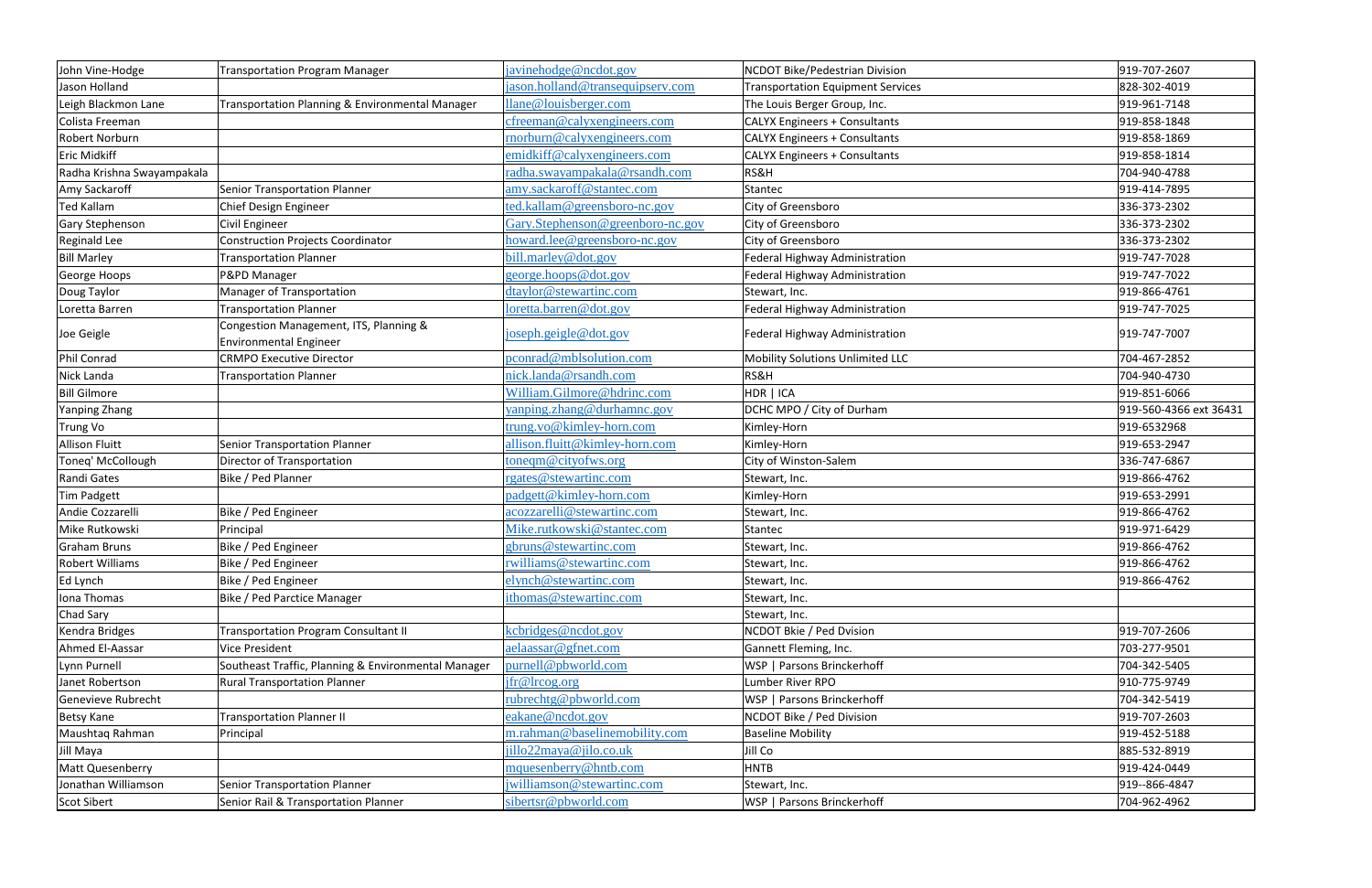| <b>Beth Wemple</b>      | Senoir Associate                             | dmihelis@camsys.com              | <b>Cambridge Systematics</b>              | 617-234-0435 |
|-------------------------|----------------------------------------------|----------------------------------|-------------------------------------------|--------------|
| <b>Kelly Larkins</b>    | <b>Regional Planner</b>                      | klarkins@ptrc.org                | <b>Piedmont Triad RPO</b>                 | 336-904-0300 |
| Frances Gallagher       | <b>Transportation Manager</b>                | fgallagher@withersravenel.com    | WithersRavenel                            | 336-605-3009 |
| <b>Walter Jenkins</b>   | <b>Transportation Planner</b>                | walterj@partnc.org               | <b>PART</b>                               | 336-291-4306 |
| Kristen Brookshire      |                                              | brookshire@hsrc.unc.edu          | <b>UNC Highway Safety Research Center</b> | 919-9622973  |
| Jeff Dayton             |                                              | jeffrey.dayton@hdrinc.com        | HDR   ICA                                 | 919-232-6600 |
| <b>Steve Greene</b>     | <b>Vice President</b>                        | sgreene@rameykemp.com            | Ramey Kemp & Associates                   | 919-872-5115 |
| Jeremy Potter           |                                              | jeremy.potter@hdrinc.com         | HDR   ICA                                 |              |
| Paul Phillipi           |                                              |                                  | JAMAR Technologies, Inc.                  |              |
| James Schmidt           | Consultant                                   | james.schmidt@jamartech.com      | JAMAR Technologies, Inc.                  | 215-361-2244 |
| <b>Brian Lusk</b>       | Senior Engineering Operations Manager        | brian.lusk@stvinc.com            | <b>STV</b>                                | 919-219-3966 |
| <b>Bradley Reynolds</b> | <b>Transportation Project Manager</b>        | breynolds@hntb.com               | HNTB                                      | 919-424-0481 |
| <b>Bob Le Sueur</b>     |                                              | blesueur@sensysnetworks.com      | Sensys Networks                           | 410-404-3991 |
| Paul Ricotta            | <b>Principal Transportation Engineer</b>     | paul@caliper.com                 | <b>Caliper Corporation</b>                | 617-527-4700 |
| John Hanes              | <b>Transportation Planner</b>                | john.hanes@highpointnc.gov       | <b>High Point MPO</b>                     | 336-883-3233 |
| <b>Greg Venable</b>     | <b>Transportation Planning Administrator</b> | greg.venable@highpointnc.gov     | High Point MPO                            | 336-883-3310 |
| Vickie Embry            |                                              | vickie.embry@highpointnc.gov     | City of High Point - Transportation       | 336-883-3229 |
| <b>Guy Comman</b>       | <b>Planning Director</b>                     | Guy.Cornman@DavidsonCountyNC.gov | Davidson County                           | 336-242-2220 |
| Carrie Spencer          | Town Planner                                 | $c$ spencer@jamestown-nc.gov     | Town of Jamestown                         | 336-454-1138 |
| John Tippett            |                                              | Johnctippett@gmail.com           |                                           | 828-396-4567 |
| Jessica Hill            | Senior Planner                               | jhill@centralina.org             | <b>Centralina Council of Governments</b>  | 704-348-2731 |
| Tom Goodwin             | Roadway Planning & Design Manager            | tgoodwin@gfnet.com               | <b>Gannett Fleming</b>                    | 919-420-7660 |
| Jeremy Goldstein        |                                              | jhgoldst@hotmail.com             | <b>Renaissance Planning</b>               | 215-806-7928 |
| Alex Bell               | Senior Analyst                               | abell@citiesthatwork.com         | <b>Renaissance Planning</b>               | 919-636-5032 |
| <b>Craig Gresham</b>    | President                                    | craig@clearboxforecast.com       | <b>Clearbox Forecast Group</b>            | 919-651-8010 |
| Sunny Nandagiri         | <b>Associate Vice President</b>              | sreekanth.nandagiri@aecom.com    | AECOM                                     | 919-256-6313 |
| <b>Kory Wilmot</b>      | Senior Uarban Planner                        | kory.wilmot@aecom.com            | <b>AECOM</b>                              | 919-239-7175 |
| Eddie Dancausse         | AQ/Planning/Environment                      | edward.dancausse@dot.gov         | <b>FHWA NC Division</b>                   | 919-747-7026 |
| <b>Beth Smyre</b>       | Senior Planning Engineer                     | rgriffin@dewberry.com            | Dewberry Engineers Inc.                   | 919-424-3727 |
| <b>Brittney Kelly</b>   |                                              | rgriffin@dewberry.com            | Dewberry Engineers Inc.                   | 919-424-3727 |
| Ivo Demev               |                                              | ivo.dernev@aecom.com             | AECOM                                     | 919-239-7203 |
| <b>Craig Scheffler</b>  | Senior Transportation Engineer               | cscheffler@hntb.com              | HNTB North Carolina, PC                   | 828-265-4706 |
| John Burris             | <b>Transportation Planner</b>                | john.burris@aecom.com            | AECOM                                     | 919-239-7169 |
| Fred Haith              | Planning Development Coordinator             | fredrickh@cityofws.org           | Winston-Salem DOT                         | 336-747-6869 |
| Ken Baker               | <b>Transportation Projects Planner</b>       | kennethab@cityofws.org           | Winston-Salem DOT                         | 336-748-3370 |
| Alex Stone              | Engineering Technician                       | ROBERTST@CITYOFWS.ORG            | Winston-Salem DOT                         | 336-747-6885 |
| <b>Todd Delk</b>        | <b>Transportation Engineer</b>               | todd.delk@raleighnc.gov          | City of Raleigh                           | 919-996-2661 |
| Jenny Noonkester        | Senior Planner                               | jenny.noonkester@rsandh.com      | RS&H                                      | 704-940-4787 |
| Cindy Camacho           | Project Manager                              | cindy.camacho@aecom.com          | AECOM                                     | 919-256-6306 |
| Justine D'Andrea        | <b>Marketing Manager</b>                     | jdandrea@rameykemp.com           | Ramey Kemp & Associates                   | 919-872-5115 |
| Jeff Weisner            |                                              | jeff.weisner@aecom.com           | AECOM                                     | 919-854-6236 |
| <b>Adam Snipes</b>      |                                              | cgreening@sepiengineering.com    | SEPI Engineering & Construction           | 919-789-9977 |
| Peter Trencansky        |                                              | $info@pt\text{-}engineering.net$ | Patriot Transportation Engineering, PLLC  | 919-706-9408 |
| <b>Travis Pollack</b>   |                                              | travis.pollack@aecom.com         | AECOM                                     | 704-499-8018 |
|                         |                                              |                                  |                                           |              |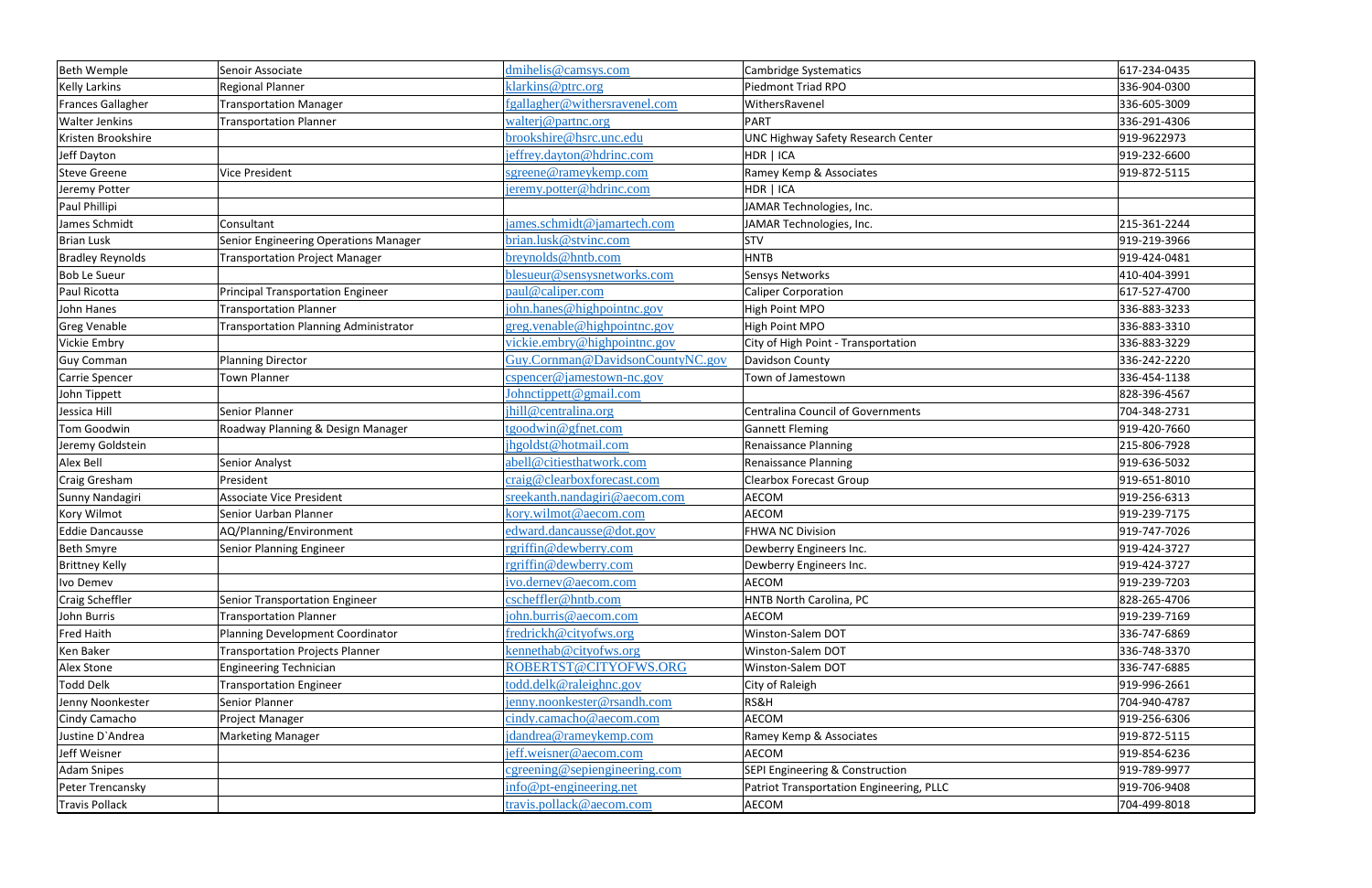| Ravin Gore                       | <b>Transportation Planner</b>                 | raving@cityofws.org                   | Winston-Salem DOT                                             | 336-747-6983 |
|----------------------------------|-----------------------------------------------|---------------------------------------|---------------------------------------------------------------|--------------|
| Kayla Seibel                     | Planner                                       | kseibel@townofchapelhill.org          | Town of Chapel Hill                                           | 919-969-5061 |
| <b>Reuben Moore</b>              |                                               | reuben.moore@jmteagueengineering.com  | JM Teague Engineering & Planning                              | 828-456-8383 |
| Michele James                    | <b>Project Planning Engineer</b>              | mjames@ncdot.gov                      | <b>NCDOT</b>                                                  | 919-707-6027 |
| <b>Kristy Carter</b>             |                                               | kristy.carter@jmteagueengineering.com | JM Teague Engineering & Planning                              | 828-456-8383 |
| Joseph Qubain                    |                                               | jqubain@ncdot.gov                     | <b>NCDOT</b>                                                  | 919-522-5010 |
| Anne Lenart-Redmond              | <b>Transportation Planning Manager</b>        | anne.redmond@stvinc.com               | STV                                                           | 919-414-9367 |
| <b>Chris Werner</b>              | <b>Transportation Engineer</b>                | christpher.m.werner@aecom.com         | AECOM                                                         | 919-239-7168 |
| Tina Moon                        | Planning Administrator                        | cmoon@townofcarrboro.org              | Town of Carrboro                                              | 919-918-7325 |
| Ron Lucas                        |                                               | Ron.Lucas@dot.gov                     | <b>FHWA NC Division</b>                                       | 919-747-7019 |
| <b>Brian Gackstetter</b>         | Rail Planning Engineer                        | brian.gackstetter@yahoo.com           | <b>NCDOT</b>                                                  | 919-554-0473 |
| Nikki Honeycutt                  | <b>Engineering Director - Highways</b>        | nikki.honeycutt@stvinc.com            | STV Engineers, Inc.                                           | 704-372-1885 |
| David Bonk                       | Long Range & Transportation Planning Manager  | dbonk@townofchapelhill.org            | Town of Chapel Hill                                           | 919-969-5064 |
| <b>Will Letchworth</b>           |                                               | letchworthwe@pbworld.com              | WSP   Parsons Brinckerhoff                                    | 919-805-4900 |
| Aaron Heustess                   |                                               | aaron.heustess@kimley-horn.com        | Kimley-Horn                                                   | 919-653-6634 |
| Joe Lesch                        |                                               | joseph.lesch@co.union.nc.us           | <b>Union County Planning Department</b>                       | 704-283-3690 |
| Nate Reck                        | <b>Director of Government Solutions</b>       | nreck@geodecisions.com                | GeoDecisions                                                  | 717-763-7211 |
| Danny Johnson                    | <b>Assistant Planning Director</b>            | djohnson@fuquay-varina.org            | <b>Fuquay-Varina Planning Department</b>                      | 919-567-3902 |
| Mike Mills                       | Division 7 Engineer                           |                                       | <b>NCDOT</b>                                                  |              |
| Pat Ivey                         | Division 9 Engineer                           |                                       | <b>NCDOT</b>                                                  |              |
| Shaylee Bowen                    |                                               |                                       | Greensboro DOT                                                |              |
| Meredith DiMattina               |                                               |                                       | Greensboro DOT                                                |              |
| <b>Ben Milard</b>                |                                               |                                       | Greensboro DOT                                                |              |
| Teresa Lockamy                   |                                               |                                       | Greensboro DOT                                                |              |
| Dee Brown                        |                                               |                                       | Greensboro DOT                                                |              |
| Kym Smith                        |                                               |                                       | Greensboro DOT                                                |              |
| Kelly Ingram                     |                                               |                                       | Greensboro DOT                                                |              |
| N/A                              |                                               |                                       |                                                               |              |
| Ritchie Rozzelle                 | <b>TDM Coordinator</b>                        | ritchie@landofsky.org                 | Land of Sky Regional Council                                  | 828-713-8616 |
| <b>Neal Grimes</b>               | <b>HPMPO TAC Chair</b>                        | neal.grimes@thomasville-nc.gov        | City of Thomasville                                           | 336-475-3755 |
| Antwyan Jones                    |                                               |                                       | Greensboro DOT                                                |              |
| <b>Bennett Pierce</b>            |                                               | wlharris@mcdowellengineers.com        | Battelle                                                      | 510-648-5033 |
| Lynn Harris                      | Sr. Project Manager                           | tshaw@ncdot.gov                       | McDowell Engineers & Assoc.                                   | 919-707-4679 |
| Tamra Shaw<br>Kelly Bowman       | <b>Mobility Development Specialist</b>        | bowman.kelly@ralrighnc.gov            | <b>NCDOT Public Tranportation Division</b><br>City of Raleigh | 919-996-2160 |
| Allen Serkin                     | <b>Local Government Services Director</b>     | aserkin@capefearcog.org               | <b>Cape Fear Council of Governments</b>                       | 910-395-4553 |
| Justin Carroll                   |                                               | justin.carroll@stvinc.com             |                                                               | 704-372-1885 |
|                                  | <b>Traffic Engineering Operations Manager</b> | ramkumarr@cdmsmith.com                | STV Engineers, Inc.<br><b>CDM Smith</b>                       | 919-931-6452 |
| Rajit Ramkumar<br>Roberto Miquel |                                               | miquelro@cdmsmith.com                 | <b>CDM Smith</b>                                              | 919-325-3605 |
| Colin Mellor                     |                                               | cmellor@ncdot.gov                     | <b>NCDOT</b>                                                  | 919-707-6139 |
|                                  |                                               |                                       |                                                               | 919-707-6177 |
| <b>Tracy Walter</b>              |                                               | twalter@ncdot.gov                     | <b>NCDOT</b>                                                  |              |
| <b>Tracy Selin</b>               | Principal                                     | tselin@camsys.com                     | <b>Cambridge Systematics</b><br>Action Greensboro             | 404-226-6573 |
| <b>Dabney Sanders</b>            |                                               |                                       |                                                               |              |
| Anthony Isley                    |                                               | nik.carlson@aecom.com                 | Stantec                                                       |              |
| <b>Nik Carlson</b>               | Principal Economist                           |                                       | AECOM                                                         | 415-547-2582 |